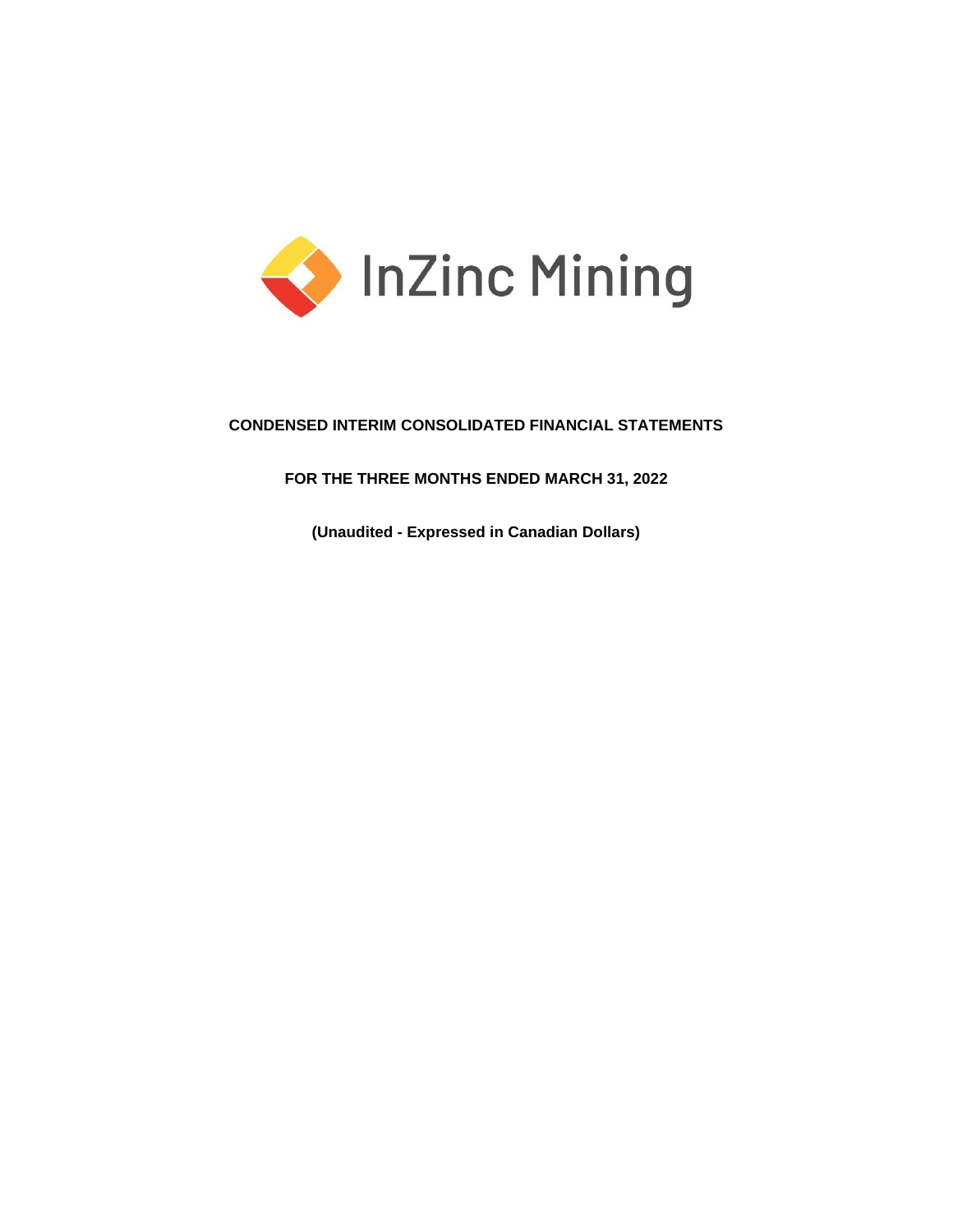## **NOTICE OF NO AUDITOR REVIEW OF CONDENSED INTERIM CONSOLIDATED FINANCIAL STATEMENTS**

Under National Instrument 51-102, Part 4, subsection 4.3(3)(a), if an auditor has not performed a review of the condensed interim consolidated financial statements, they must be accompanied by a notice indicating that an auditor has not reviewed the financial statements.

The Company's independent auditor has not performed a review of these condensed interim consolidated financial statements in accordance with standards established by the Chartered Professional Accountants of Canada for a review of interim financial statements by an entity's auditor.

The accompanying unaudited condensed interim consolidated financial statements for InZinc Mining Ltd. for the three months ended March 31, 2022 have been prepared by and are the responsibility of the Company's management.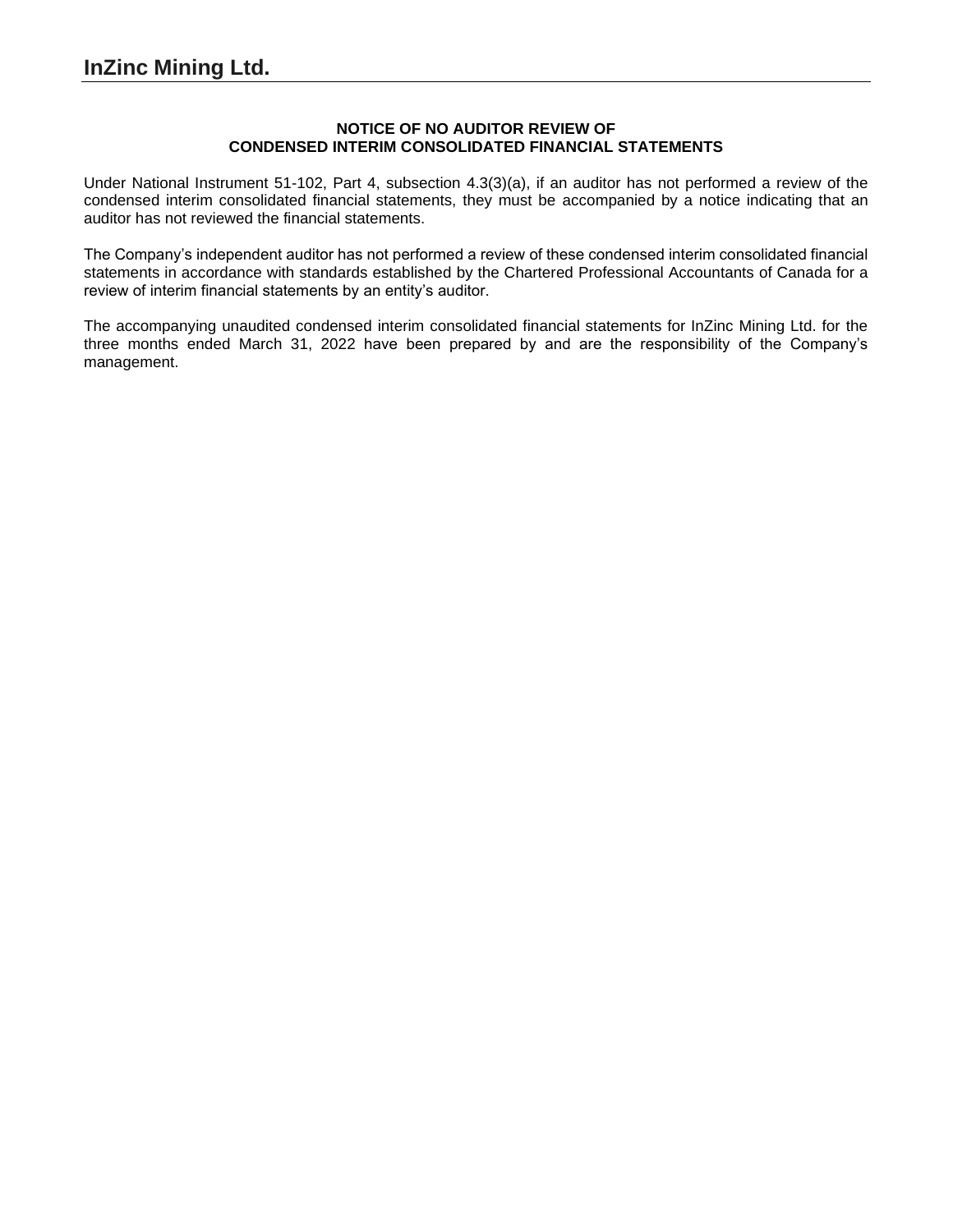# **CONDENSED INTERIM CONSOLIDATED STATEMENTS OF FINANCIAL POSITION**

(Unaudited - Expressed in Canadian Dollars)

As at

|                                                           | March 31,<br>2022 |                |                | December 31,<br>2021 |
|-----------------------------------------------------------|-------------------|----------------|----------------|----------------------|
| <b>ASSETS</b>                                             |                   |                |                |                      |
| Current                                                   |                   |                |                |                      |
| Cash (Note 4)                                             | \$                | 2,883,224      | \$             | 3,165,251            |
| Receivables (Note 5)                                      |                   | 17,628         |                | 36,976               |
| Prepaids and advances                                     |                   | 146,027        |                | 19,142               |
| Marketable securities (Note 6)                            |                   | 1,611,073      |                | 1,110,646            |
|                                                           |                   | 4,657,952      |                | 4,332,015            |
|                                                           |                   |                |                |                      |
| Reclamation deposits (Note 7)                             |                   | 40,000         |                | 40,000               |
| Exploration and evaluation assets (Note 7)                |                   | 358,660        |                | 273,345              |
|                                                           |                   |                |                |                      |
|                                                           | \$                | 5,056,612      | $\mathfrak{L}$ | 4,645,360            |
| <b>LIABILITIES</b>                                        |                   |                |                |                      |
| Current                                                   |                   |                |                |                      |
| Accounts payable and accrued liabilities (Notes 8 and 10) | \$                | 44,744         | \$             | 74,155               |
| <b>SHAREHOLDERS' EQUITY</b>                               |                   |                |                |                      |
| Share capital (Note 9)                                    |                   | 17,976,024     |                | 17,954,024           |
| Reserves - share-based (Note 9)                           |                   | 260,797        |                | 245,344              |
| <b>Deficit</b>                                            |                   | (13, 224, 953) |                | (13,628,163)         |
|                                                           |                   | 5,011,868      |                | 4,571,205            |
|                                                           |                   |                |                |                      |
|                                                           | \$                | 5,056,612      | \$             | 4,645,360            |

Nature of operations and going concern (Note 1)

Approved on behalf of the Board:

*"Wayne Hubert" "John Murphy"*

Wayne Hubert, Director John Murphy, Director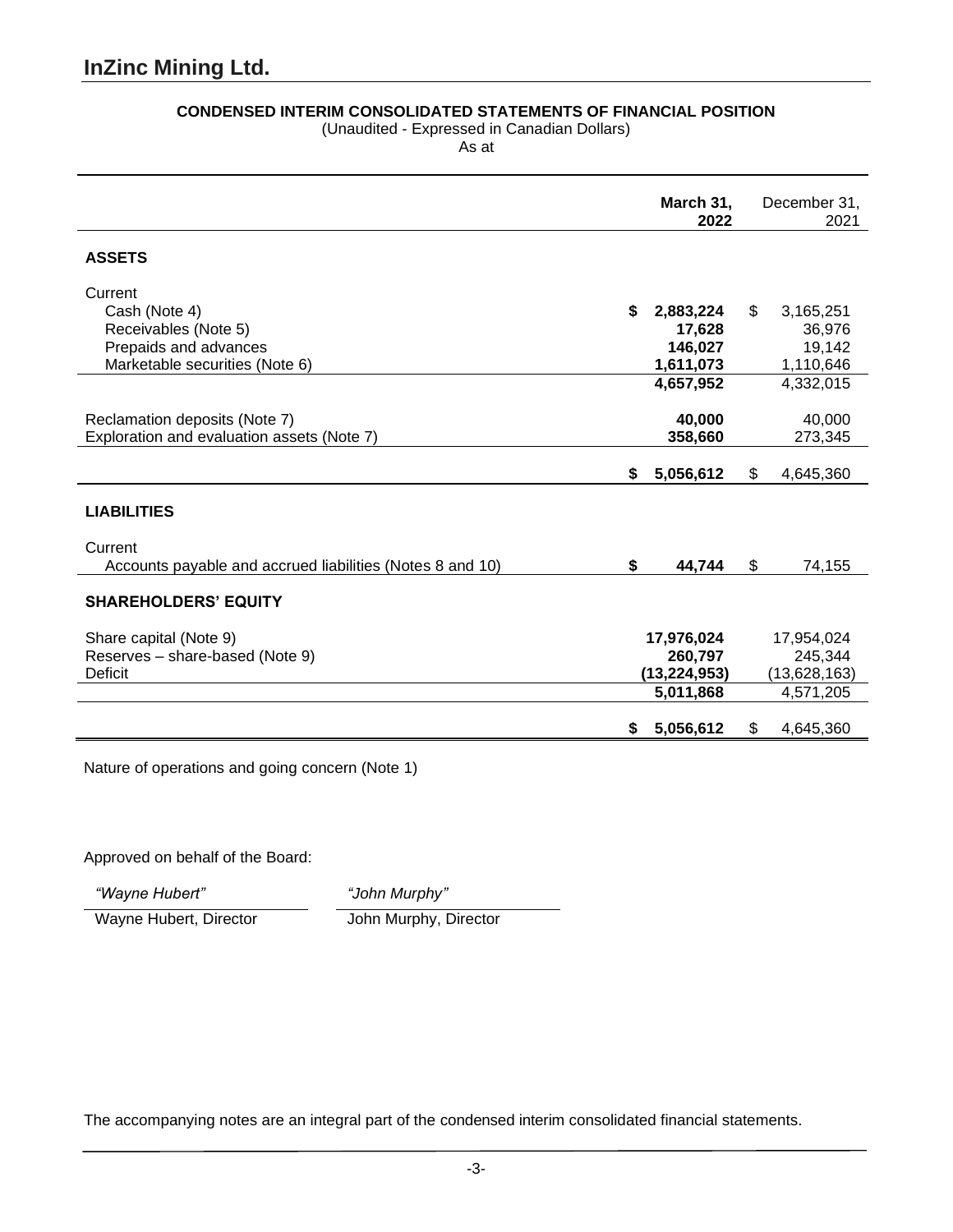# **CONDENSED INTERIM CONSOLIDATED STATEMENTS OF INCOME (LOSS) AND COMPREHENSIVE INCOME (LOSS)**

(Unaudited - Expressed in Canadian Dollars) For the three months ended

|                                                                             |    | March 31,<br>2022 | March 31,<br>2021 |
|-----------------------------------------------------------------------------|----|-------------------|-------------------|
| <b>EXPENSES</b>                                                             |    |                   |                   |
| Communication and investor relations                                        | \$ | 13,045            | \$<br>2,160       |
| Exploration and evaluation expenditures (Note 7)                            |    | 32,756            | 1,905             |
| Filing and regulatory                                                       |    | 3,775             | 3,429             |
| Foreign exchange loss                                                       |    | 119               | 1,577             |
| Office and miscellaneous                                                    |    | 13,954            | 10,592            |
| Professional fees (Note 10)                                                 |    | 18,115            | 9,000             |
| Share-based compensation (Notes 9 and 10)                                   |    | 15,453            | 587               |
|                                                                             |    | (97, 217)         | (29, 250)         |
| Unrealized gain on marketable securities (Note 6)                           |    | 500,427           |                   |
| Net income (loss) for the period                                            |    | 403,210           | (29, 250)         |
| Unrealized loss on marketable securities (Note 6)                           |    |                   | (42)              |
| Net income (loss) and comprehensive income (loss)<br>for the period         | \$ | 403,210           | \$<br>(29, 292)   |
| Income (loss) per common share - basic and diluted                          | S  | 0.00              | \$<br>(0.00)      |
| Weighted average number of common shares<br>outstanding - basic and diluted |    | 122,445,417       | 118,289,863       |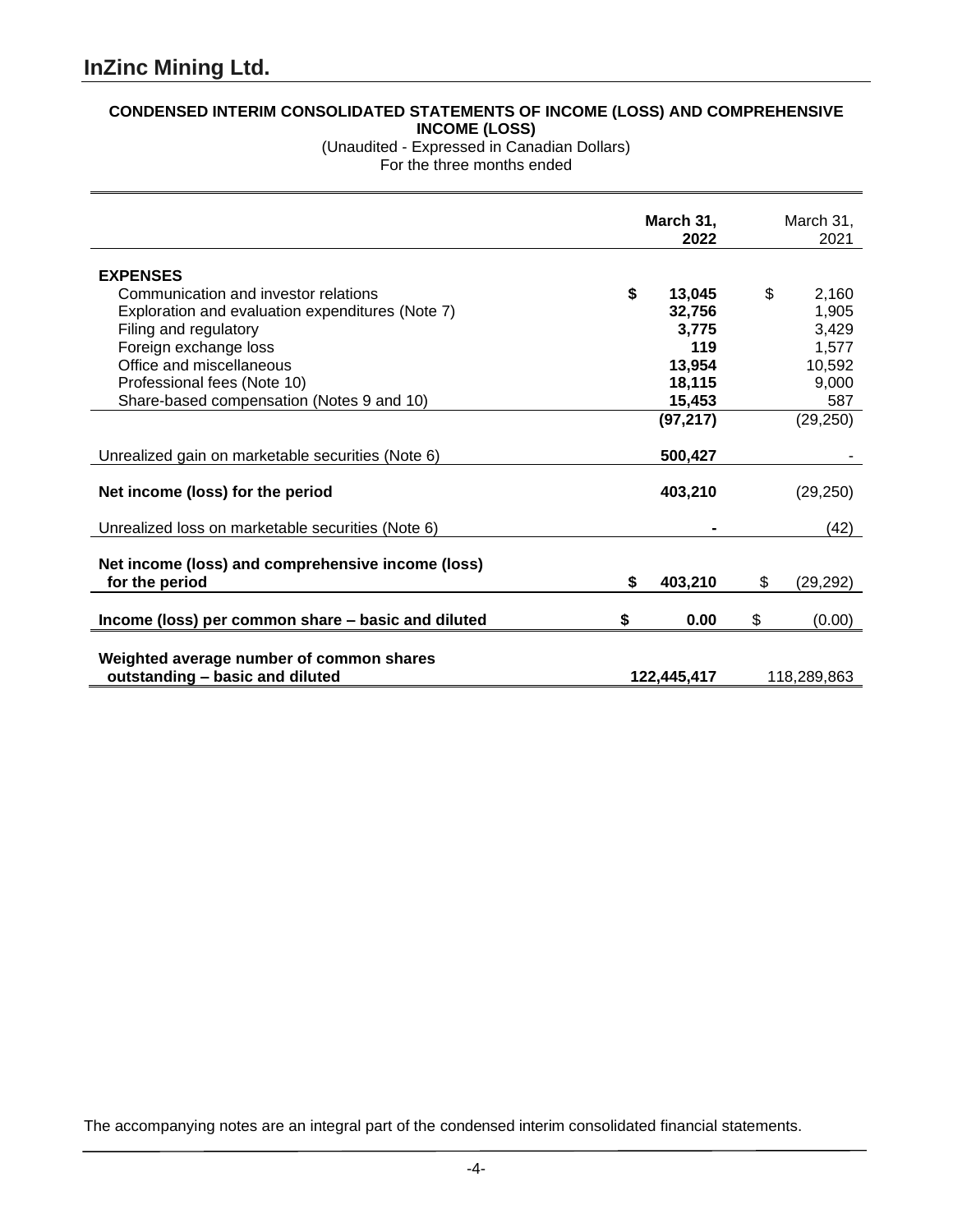# **CONDENSED INTERIM CONSOLIDATED STATEMENTS OF CHANGES IN SHAREHOLDERS' EQUITY**

(Unaudited - Expressed in Canadian Dollars)

|                                                                                                                                                                                                                                    |                      | Share capital                |     |                          |                                                            |                     |                                                          |
|------------------------------------------------------------------------------------------------------------------------------------------------------------------------------------------------------------------------------------|----------------------|------------------------------|-----|--------------------------|------------------------------------------------------------|---------------------|----------------------------------------------------------|
|                                                                                                                                                                                                                                    | <b>Issued</b>        | Amount                       |     | Reserves-<br>share-based | Reserves-<br>accumulated<br>other<br>comprehensive<br>loss | <b>Deficit</b>      | <b>Total</b>                                             |
| Balance at December 31, 2020                                                                                                                                                                                                       | 115,085,419          | \$17,713,150                 | \$  | 477,262                  | \$<br>(1,998)                                              | \$(17, 171, 397)    | \$1,017,017                                              |
| Shares issued for cash<br>Shares issued for exploration and evaluation assets<br>Share issue costs<br>Share-based compensation<br>Allocation of expired options<br>Unrealized loss on marketable securities<br>Loss for the period | 6,666,665<br>400,000 | 200,000<br>18,000<br>(1,750) |     | 587<br>(30, 632)         | (42)                                                       | 30,632<br>(29, 250) | 200,000<br>18,000<br>(1,750)<br>587<br>(42)<br>(29, 250) |
| Balance at March 31, 2021                                                                                                                                                                                                          | 122,152,084          | \$17,929,400                 | \$  | 447,217                  | \$<br>(2,040)                                              | \$(17, 170, 015)    | \$1,204,562                                              |
| Balance at December 31, 2021                                                                                                                                                                                                       | 122,152,084          | \$17,954,024                 | \$. | 245,344                  | \$                                                         | \$(13,628,163)      | \$4,571,205                                              |
| Shares issued for exploration and evaluation assets<br>Share-based compensation<br>Net income for the period                                                                                                                       | 400,000              | 22,000                       |     | 15,453                   |                                                            | 403,210             | 22,000<br>15,453<br>403,210                              |
| Balance at March 31, 2022                                                                                                                                                                                                          | 122,552,084          | \$17,976,024                 | S   | 260,797                  | \$                                                         | \$(13,224,953)      | \$5,011,868                                              |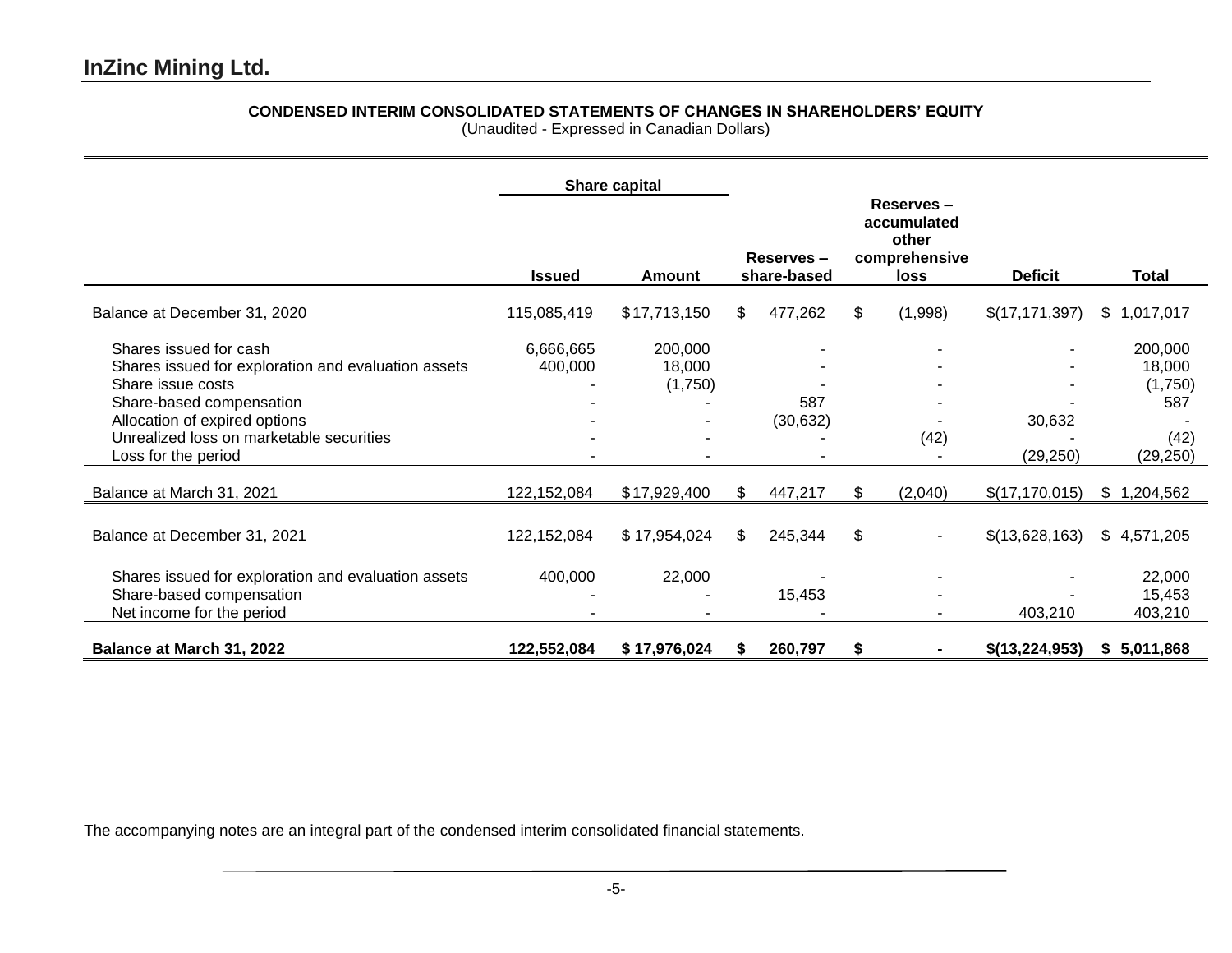# **CONDENSED INTERIM CONSOLIDATED STATEMENTS OF CASH FLOWS**

(Unaudited - Expressed in Canadian Dollars)

For the three months ended

|                                                                | March 31,<br>2022       |    | March 31,<br>2021 |
|----------------------------------------------------------------|-------------------------|----|-------------------|
| <b>OPERATING ACTIVITIES</b>                                    |                         |    |                   |
| Net income (loss) for the period                               | \$<br>403,210           | \$ | (29, 250)         |
| Items not involving cash:                                      |                         |    |                   |
| Share-based compensation                                       | 15,453                  |    | 587               |
| Foreign exchange                                               |                         |    | 1,422             |
| Unrealized gain on marketable securities                       | (500, 427)              |    |                   |
| Changes in non-cash working capital items:                     |                         |    |                   |
| Receivables                                                    | 19,348                  |    | (1, 176)          |
| Prepaids and advances                                          | (126, 885)              |    | 3,681             |
| Accounts payable and accrued liabilities                       | (29, 411)               |    | (22, 192)         |
| Cash used in operating activities                              | (218, 712)              |    | (46,928)          |
| <b>INVESTING ACTIVITY</b><br>Exploration and evaluation assets | (63, 315)               |    | (35,000)          |
| Cash used in investing activity                                | (63, 315)               |    | (35,000)          |
| <b>FINANCING ACTIVITIES</b><br>Proceeds from share issue       |                         |    | 200,000           |
| Share issue costs                                              |                         |    | (1,750)           |
| Cash provided by financing activities                          |                         |    | 198,250           |
| Change in cash during the period                               | (282, 027)<br>3,165,251 |    | 116,322           |
| Cash, beginning of the period                                  |                         |    | 270,214           |
| Cash, end of the period                                        | 2,883,224               | S  | 386,536           |

Supplemental disclosure with respect to cash flows (Note 11)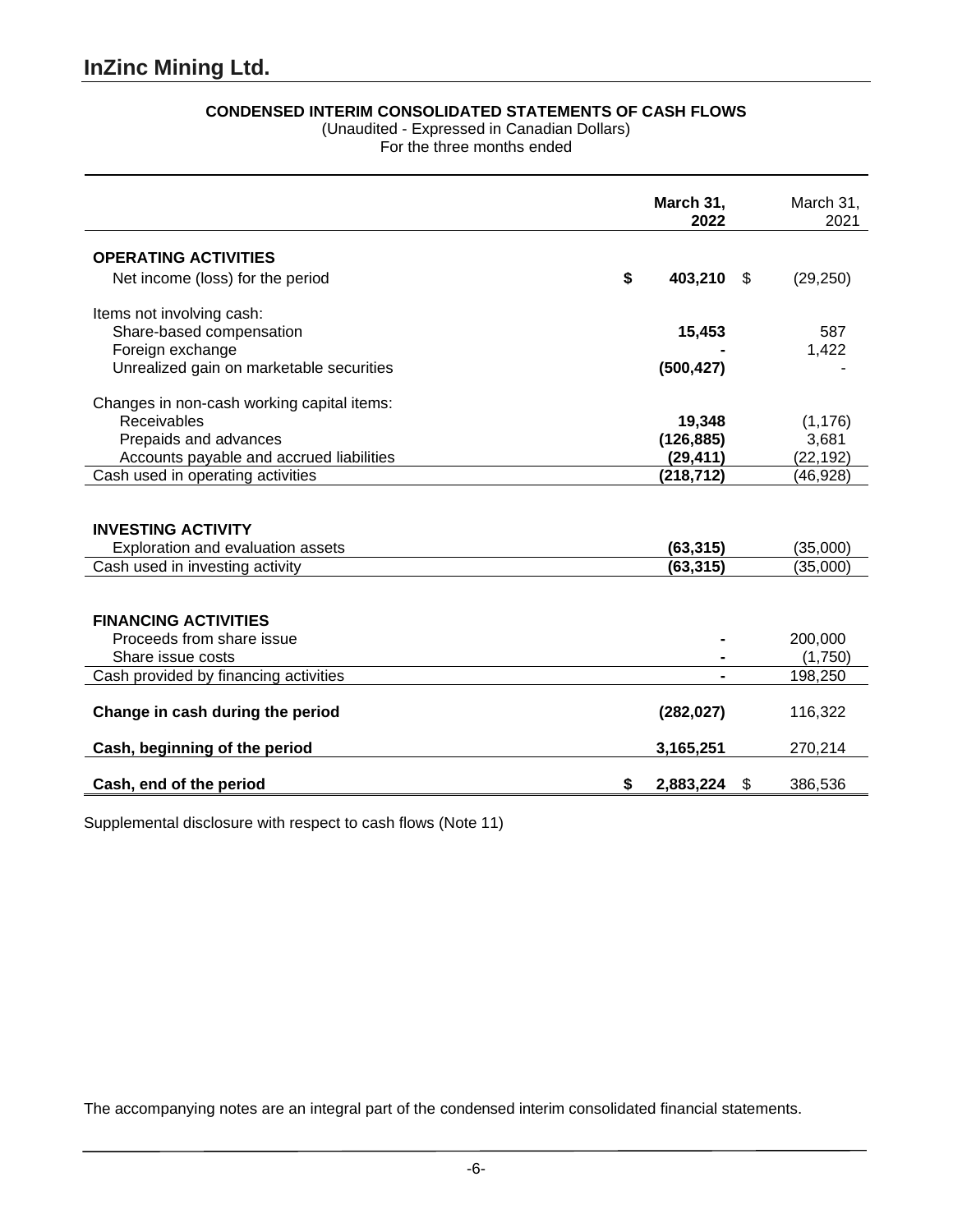# **1. NATURE OF OPERATIONS AND GOING CONCERN**

InZinc Mining Ltd. (the "Company") was incorporated on October 24, 1997 under the laws of British Columbia and was continued under the Canada Business Corporations Act in June 2002. The Company's registered and records office is at Suite 2300, Bentall 5, 550 Burrard Street, Box 30, Vancouver, BC, V6C 2B5. The Company's head office is at P.O. Box 48268, Station Bentall Centre, Vancouver, BC, V7X 1A2. The Company is listed on the TSX Venture Exchange ("TSX-V") under the trading symbol IZN.

The Company's principal business activities include the acquisition and exploration of mineral exploration and evaluation assets in the United States and Canada. The Company has not yet determined whether its exploration and evaluation assets contain ore reserves that are economically recoverable. The recoverability of the amounts shown for exploration and evaluation assets are dependent upon the existence of economically recoverable reserves, the ability of the Company to obtain necessary financing to complete the development of those reserves, and upon future profitable production. To date, the Company has not earned any revenues and is considered to be in the exploration stage.

These condensed interim consolidated financial statements have been prepared assuming the Company will continue on a going-concern basis. The Company has incurred losses since its inception and the ability of the Company to continue as a going-concern depends upon its ability to raise adequate financing and to develop profitable operations. These condensed interim consolidated financial statements do not include adjustments to amounts and classifications of assets and liabilities that might be necessary should the Company be unable to continue operations.

The continuance of the Company's operations is dependent on obtaining sufficient additional financing in order to realize the recoverability of the Company's investments in exploration and evaluation assets which is dependent upon the existence of economically recoverable reserves and market prices for the underlying minerals. Management closely monitors metal commodity prices, individual equity movements and the stock market to determine the appropriate course of action to be taken by the Company if favourable or adverse market conditions occur. The Company raised capital in the previous periods through private placements of its common shares and from the sale of the West Desert property, with the result that the current working capital balance is an amount that management estimates is sufficient to further operations for the upcoming twelve months.

In March 2020, the World Health Organization declared coronavirus COVID-19 a global pandemic. COVID-19 adversely affected workforces, economies, and financial markets globally. To date there has been significant stock market volatility, significant volatility in foreign exchange markets, and restrictions on the conduct of business in many jurisdictions and the global movement of people. There remains ongoing uncertainty surrounding COVID-19 and it is not possible for the Company to predict the duration or magnitude of the adverse results of the outbreak and its ongoing effects on the Company's business or results of operations or its ability to raise funds.

# **2. BASIS OF PRESENTATION**

# **Statement of compliance**

These condensed interim consolidated financial statements, including comparatives, have been prepared in accordance with IAS 34, Interim Financial Reporting, as issued by the International Accounting Standards Board ("IASB") and the interpretations of the IFRS Interpretations committee. They do not include all disclosures required by International Financial Reporting Standards ("IFRS") for annual financial statements, and, therefore, should be read in conjunction with the Company's audited consolidated financial statements for the year ended December 31, 2021, prepared in accordance with IFRS as issued by the IASB.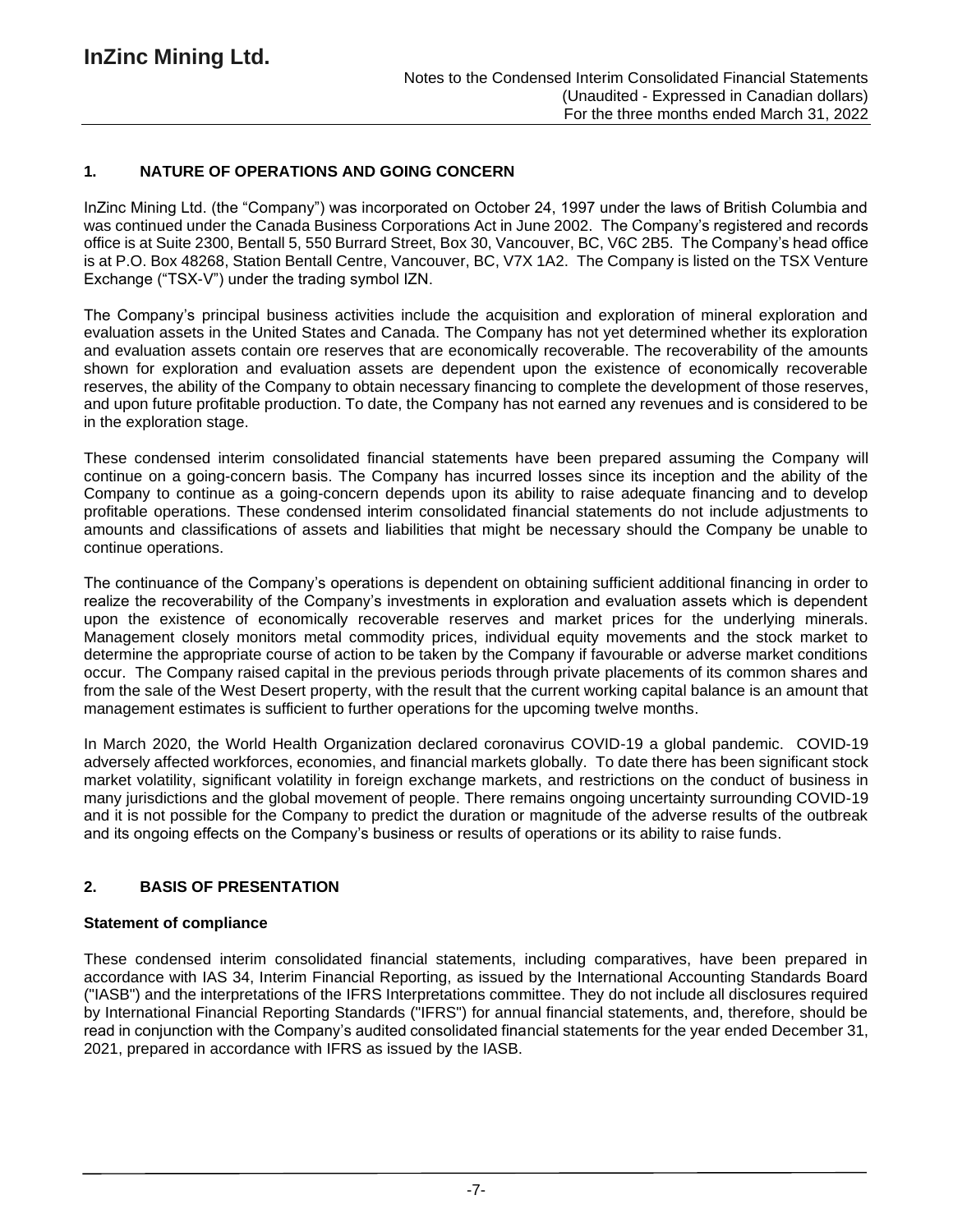## **2. BASIS OF PREPARATION** (cont'd…)

#### **Approval of the financial statements**

These condensed interim consolidated financial statements were authorized for issue by the Audit Committee and Board of Directors on May 27, 2022.

#### **Basis of presentation**

These condensed interim consolidated financial statements have been prepared on a historical cost basis except for certain non-current assets and financial instruments, which are measured at fair value. In addition, these condensed interim consolidated financial statements have been prepared using the accrual basis of accounting, except for cash flow information.

#### **Functional and presentation currency**

These condensed interim consolidated financial statements are presented in Canadian dollars, unless otherwise noted, which is the functional currency of the parent and of its subsidiary.

#### **Basis of consolidation**

These condensed interim consolidated financial statements of the Company include the accounts of the Company and its wholly-owned subsidiary, N.P.R. (US) Inc., a Nevada corporation, the principal activity of which was the exploration in the United States. Control exists when the Company has the power, directly or indirectly, to govern the financial and operating policies of an entity so as to obtain benefits from its activities. All inter-company transactions and balances have been eliminated upon consolidation.

#### **Significant estimates**

The preparation of these condensed interim consolidated financial statements in conformity with IFRS requires management to make certain estimates, judgments and assumptions that affect the reported amounts of assets and liabilities at the date of the condensed interim consolidated financial statements and the reported expenses during the period.

Although management uses historical experience and its best knowledge of the amount, events or actions to form the basis for judgments and estimates, actual results may differ from these estimates.

Estimates are made when applying accounting policies. The critical estimates that have the most significant effects on the amounts recognized in the condensed interim consolidated financial statements are as follows:

#### Economic recoverability and probability of future economic benefits of exploration and evaluation assets

Management has determined that exploration, evaluation, and related costs incurred which were capitalized may have future economic benefits and may be economically recoverable. Management uses several criteria in its assessments of economic recoverability and probability of future economic benefits including, geologic and other technical information, a history of conversion of mineral deposits with similar characteristics to its own properties to proven and probable mineral reserves, the quality and capacity of existing infrastructure facilities, evaluation of permitting and environmental issues and local support for the project.

#### Valuation of share-based compensation

The Company uses the Black-Scholes Option Pricing Model for valuation of share-based compensation. Option pricing models require the input of subjective assumptions including expected price volatility, interest rate, and forfeiture rate. Changes in the input assumptions can materially affect the fair value estimate and the Company's earnings and equity reserves.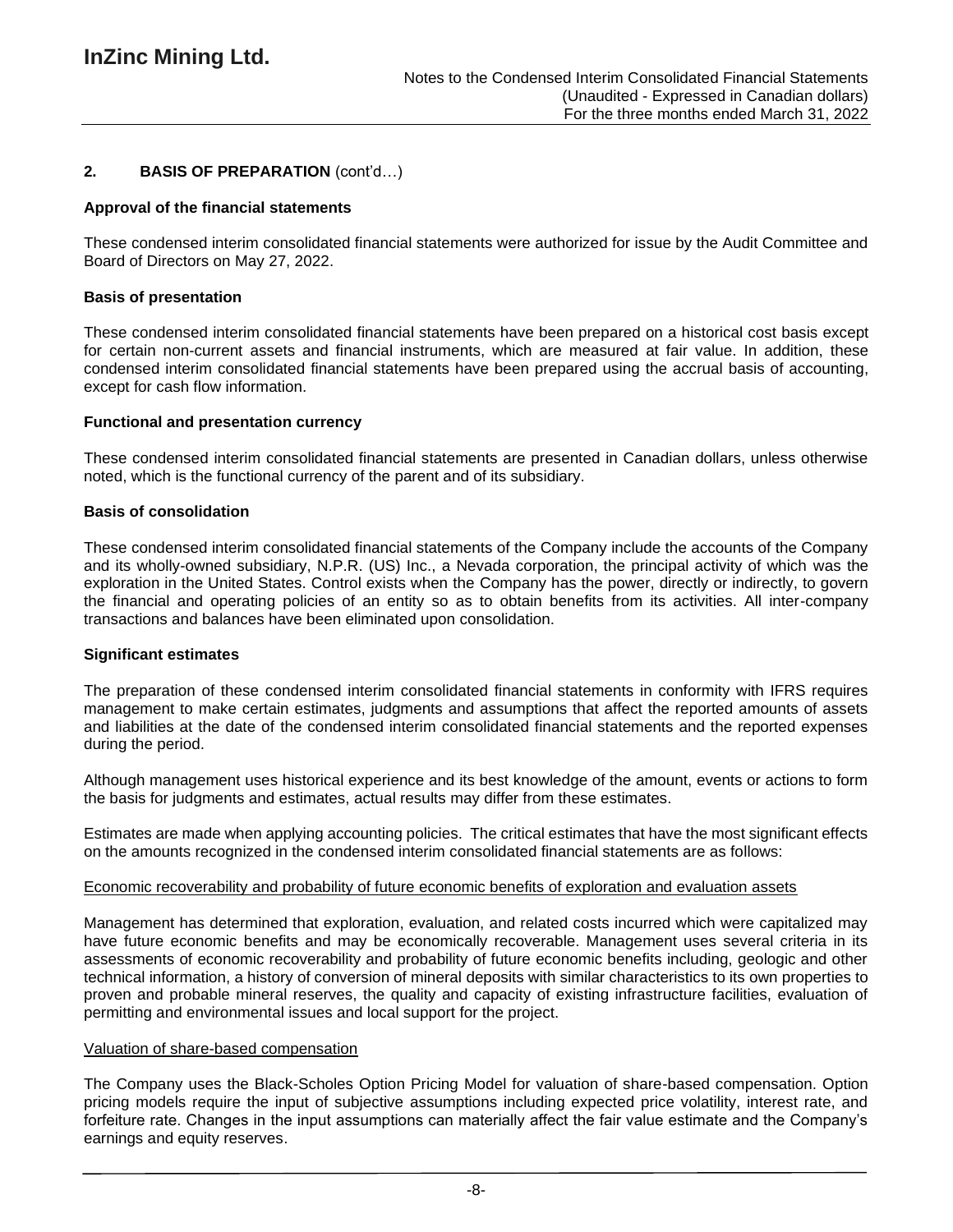# **2. BASIS OF PREPARATION** (cont'd…)

### **Significant estimates** (cont'd…)

### Marketable securities

The Company's marketable securities have a hold period of one year (from issue) and cannot be actively traded. Accordingly, as part of the valuation a discount is applied based on a valuation model to account for the lack of marketability. The model requires the input of subjective assumptions including expected price volatility. Changes in the input assumptions could materially affect the fair value estimate.

### **Significant judgments**

Information about critical judgments in applying accounting policies that have the most significant effect on the amounts recognized in these condensed interim consolidated financial statements are, but are not limited to, as follows:

### Determination of functional currency

The Company determines the functional currency through an analysis of several indicators such as expenses and cash flow, financing activities, retention of operating cash flows, and frequency of transactions with the reporting entity.

### **3. SIGNIFICANT ACCOUNTING POLICIES**

There have been no significant changes to the Company's significant accounting policies from those disclosed in the consolidated financial statements for the year ended December 31, 2021.

# **4. CASH**

Cash is comprised as follows:

|                                                                              | March 31,<br>2022  | December 31<br>2021 |
|------------------------------------------------------------------------------|--------------------|---------------------|
| Cash in Canadian financial institutions<br>Cash in US financial institutions | \$2,882,881<br>343 | \$3,165,241<br>10   |
|                                                                              | \$2,883,224        | \$3,165,251         |

### **5. RECEIVABLES**

Receivables are comprised as follows:

|                                                                    |   | March 31,<br>2022 | December 31,<br>2021 |                 |  |
|--------------------------------------------------------------------|---|-------------------|----------------------|-----------------|--|
| <b>GST</b> receivable<br><b>British Columbia Mining Tax Credit</b> | S | 17,628            | S                    | 32,668<br>4,308 |  |
|                                                                    |   | 17,628            | S                    | 36,976          |  |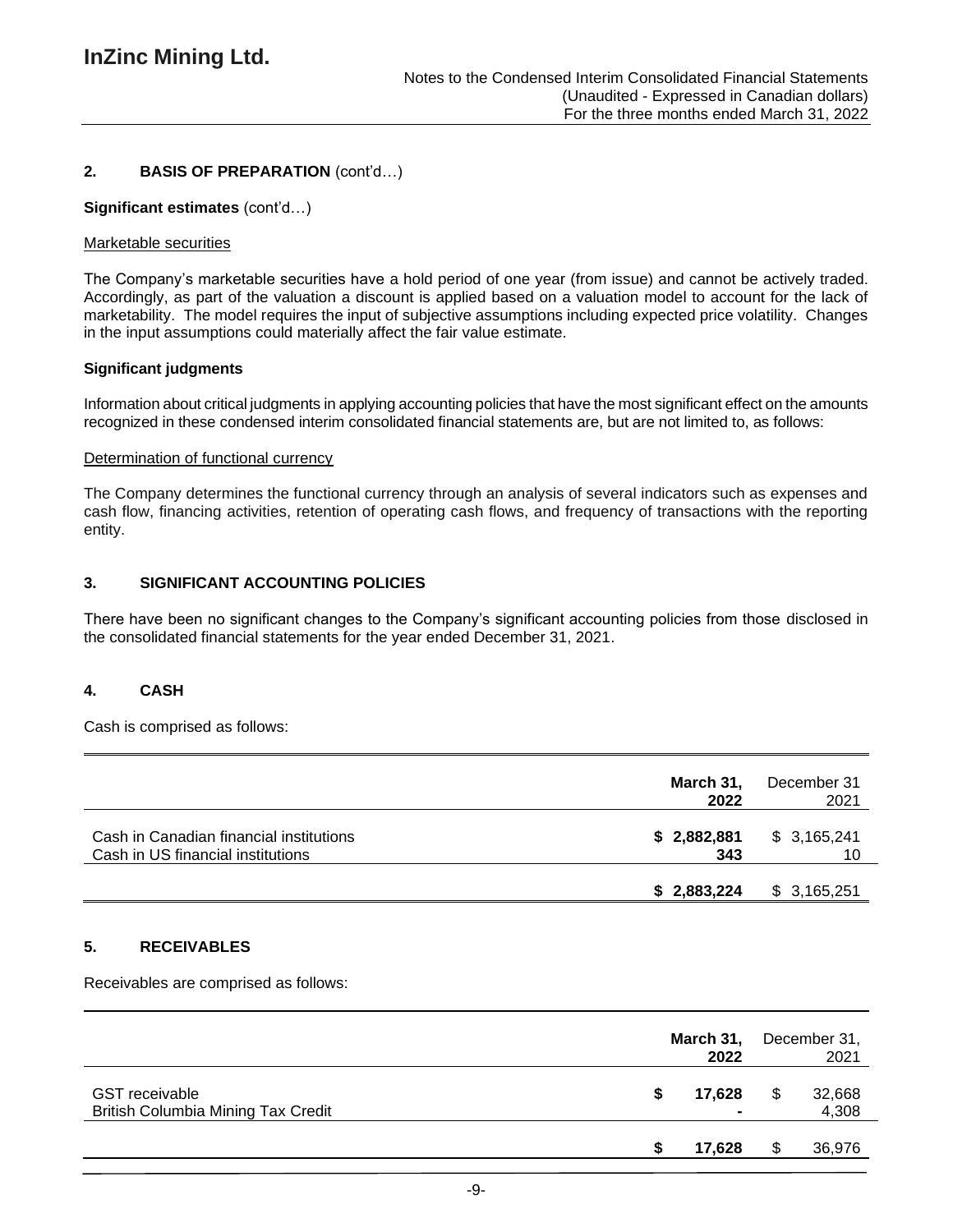## **6. MARKETABLE SECURITIES**

In fiscal 2021, the Company received 13,385,000 common shares of American West Metals Limited ("American West"), with a fair value of \$1,752,592, pursuant to the option agreement on the West Desert property (Note 7). The shares become free trading on December 2, 2022. As at March 31, 2022, the Company held 13,385,000 (December 31, 2021 - 13,385,000) shares with a fair value of \$1,611,073 (December 31, 2021 - \$1,110,646). The fair value of the common shares was calculated using the market price, adjusted for a discount of 24.5% (December 31, 2021 - 28%). The discount was determined using a valuation model which incorporated, among other things, a volatility of 75% (December 31, 2021 - 75%). The change in the fair value of the shares resulted in an unrealized gain on marketable securities for the three months ended March 31, 2022 of \$500,427 (2021 - \$nil).

In fiscal 2021, the Company disposed of its investment in public company common shares for proceeds of \$nil, resulting in a loss of \$2,289. The change in the market value of the shares resulted in the recording of other comprehensive gain of \$270 in fiscal 2021. In fiscal 2021, the Company reclassified \$1,728 from other comprehensive loss for disposal of marketable securities.

# **7. EXPLORATION AND EVALUATION ASSETS**

Title to exploration and evaluation assets involves inherent risks due to difficulties of determining the validity of certain mineral claims and leases as well as the potential for problems arising from the frequently ambiguous conveyancing history characteristic of many exploration and evaluation assets. The Company has investigated the titles to its exploration and evaluation assets and, to the best of its knowledge, the titles are in good standing.

|                              | <b>West Desert</b> |               | Total         |
|------------------------------|--------------------|---------------|---------------|
| Total, December 31, 2020     | \$<br>394,127      | 218,763<br>\$ | \$<br>612,890 |
| Additions during the year:   |                    |               |               |
| Cash payments                |                    | 35,000        | 35,000        |
| Shares issued                |                    | 18,000        | 18,000        |
| Staking                      |                    | 1,582         | 1,582         |
|                              | ۰                  | 54,582        | 54,582        |
|                              |                    |               |               |
| Option payment received      | (394,127)          |               | (394,127)     |
| Total, December 31, 2021     |                    | 273,345       | 273,345       |
| Additions during the period: |                    |               |               |
| Cash payments                |                    | 50,000        | 50,000        |
| Shares issued                |                    | 22,000        | 22,000        |
| Staking                      |                    | 13,315        | 13,315        |
|                              |                    | 85,315        | 85,315        |
| <b>Total, March 31, 2022</b> | \$                 | 358,660       | 358,660<br>\$ |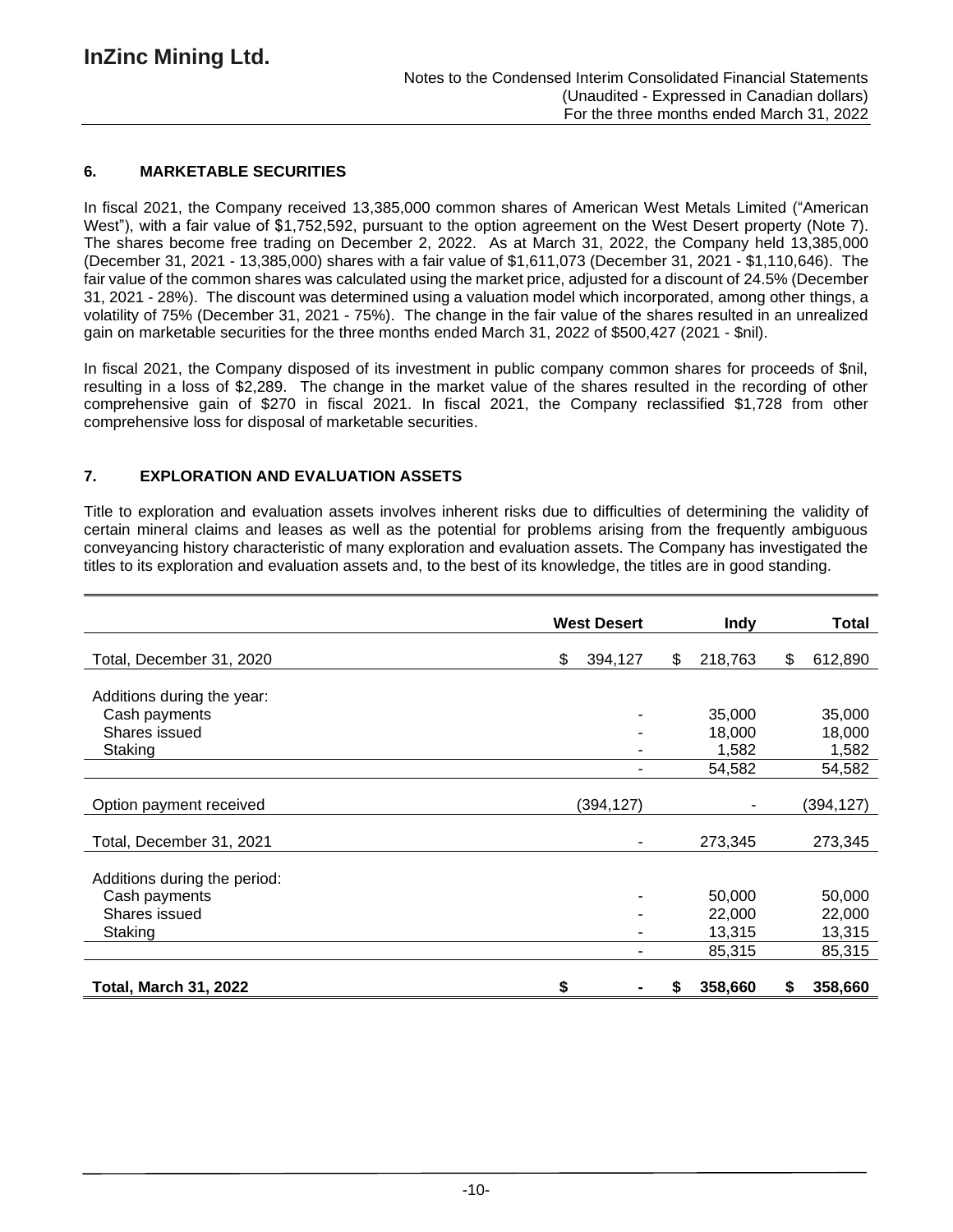# **7. EXPLORATION AND EVALUATION ASSETS** (cont'd…)

### **West Desert property**

The Company held a 100% interest in various mining claims and a mineral lease referred to as the West Desert property ("West Desert"), located in Utah, USA. The property was subject to a 1.5% net smelter returns royalty ("NSR") and a future cash payment of \$1,000,000, upon the completion of a financing necessary to bring West Desert into production.

On April 15, 2021, amended September 25, 2021, the Company entered into an option agreement (the "Option Agreement") with American West, a private Australian company, pursuant to which the Company granted an option, subject to an indium royalty in favour of the Company, to earn a 100% interest in West Desert. To earn its interest, American West paid USD \$500,000 on the effective date; paid USD \$125,000 on signing the amendment; paid \$1,000,000, paid USD \$1,225,000, and issued 13,385,000 shares of American West upon American West completing the listing of its shares on the Australian Securities Exchange through an initial public offering. In fiscal 2021, America West satisfied the terms of the amended Option Agreement and the West Desert property was transferred to America West. The Company will also receive 50% of the revenue, on a NSR basis, from the sale of indium mined from West Desert subject to American West's right to reduce this NSR interest to 25% by paying the Company USD \$5,000,000 in cash at any time prior to the first sale of indium from the property. In fiscal 2021, a total of \$5,071,362 was received (\$3,318,770 in cash and \$1,752,592 in common shares of America West), of which \$394,127 was recorded as option payment received on evaluation and exploration assets and the balance of \$4,677,235 was recorded as a gain on exploration and evaluation assets.

### **Indy property**

On October 17, 2016, subsequently amended April 2, 2020, the Company entered into an option agreement with Pac Shield Resources Inc. ("PSR"), a private British Columbia company, to acquire a 100% interest in and to certain mineral claims located in the central British Columbia referred to as the Indy Property ("Indy").

To acquire Indy, the Company must make cash payments totaling \$315,000, issue a total of 2,400,000 common shares, and complete work commitments of \$2,600,000, as follows:

|                              | <b>Acquisition</b><br>in cash | <b>Acquisition</b><br>in shares | Work<br>commitments |
|------------------------------|-------------------------------|---------------------------------|---------------------|
| January 31, 2017 (completed) | \$<br>30,000                  | 200,000                         | \$                  |
| January 31, 2018 (completed) | 25,000                        | 200,000                         | 75,000              |
| January 31, 2019 (completed) | 25,000                        | 300,000                         | 200,000             |
| January 31, 2020 (completed) | 25,000                        | 400,000                         | 325,000             |
| January 31, 2021 (completed) | 35,000                        | 400.000                         | 350,000             |
| January 31, 2022 (completed) | 50,000                        | 400.000                         | 400,000             |
| January 31, 2023             | 125,000                       | 500,000                         | 1,250,000           |
|                              | \$<br>315,000                 | 2,400,000                       | 2,600,000<br>\$.    |

In addition, a \$500,000 cash payment and the issuance of 500,000 shares of the Company will be made to PSR if the Company files a technical report establishing a 500,000,000 pound zinc resource on the property. A further \$500,000 cash payment will be made to PSR should the Company file a technical report establishing a 750,000,000 pound zinc resource on the property.

The property is subject to a 1.0% NSR held by PSR (the "PSR NSR") and a 1.5% NSR held by Kerry Curtis, nonexecutive Chairman of the Board and a director of the Company and a director and the controlling shareholder of PSR. On exercise of the option and prior to completion of a feasibility study on the property, the Company has the right to purchase the PSR NSR for \$1,500,000.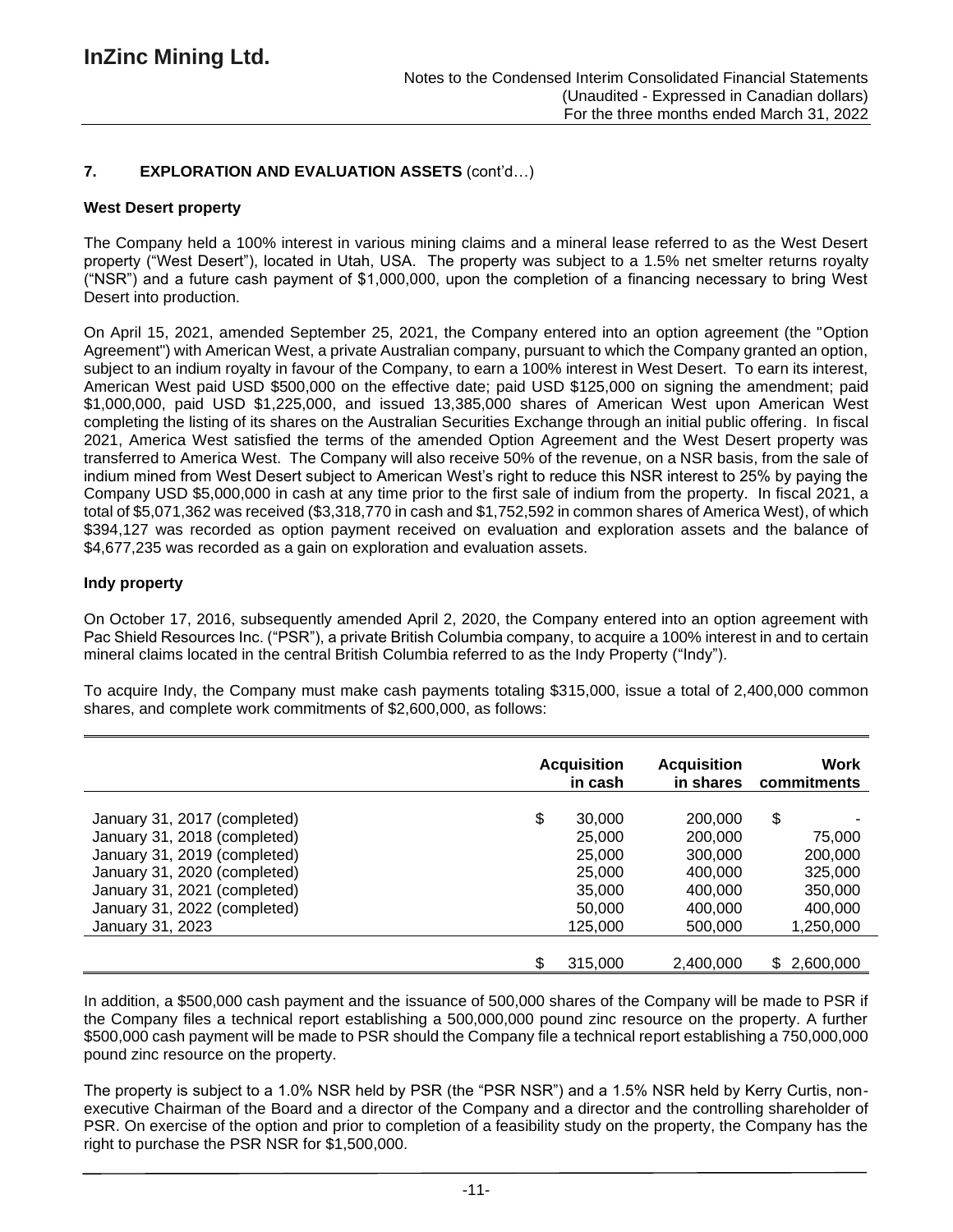# **7. EXPLORATION AND EVALUATION ASSETS** (cont'd…)

## Exploration and evaluation expenditures

Exploration and evaluation expenditures for the three months ended March 31, 2022 are as follows:

|                              | Indy         | <b>Total</b> |
|------------------------------|--------------|--------------|
| <b>Drilling</b>              | \$<br>11,652 | \$<br>11,652 |
| Equipment and supplies       | 964          | 964          |
| Geochemistry                 | 4,740        | 4,740        |
| Geophysics                   | 1,875        | 1,875        |
| Personnel                    | 12,025       | 12,025       |
| Room and board               | 1,500        | 1,500        |
| <b>Total, March 31, 2022</b> | \$<br>32,756 | \$<br>32,756 |

Exploration and evaluation expenditures for the three months ended March 31, 2021 are as follows:

|                        |   | <b>West Desert</b> | Indv | Total     |
|------------------------|---|--------------------|------|-----------|
| Claims maintenance     | Œ | 633                |      | \$<br>633 |
| Equipment and supplies |   | 998                |      | 998       |
| Room and board         |   | 274                |      | 274       |
|                        |   |                    |      |           |
| Total, March 31, 2021  |   | 1.905              |      | 1,905     |

### **Reclamation deposits**

As at March 31, 2022, the Company has reclamation deposits of \$40,000 (December 31, 2021 - \$40,000) to cover potential disturbances on Indy.

# **8. ACCOUNTS PAYABLE AND ACCRUED LIABILITIES**

Accounts payable and accrued liabilities are comprised of the following:

|                                                                        | March<br>31, 2022              |     | December<br>31, 2021      |
|------------------------------------------------------------------------|--------------------------------|-----|---------------------------|
| Trade payables<br><b>Accrued liabilities</b><br>Due to related parties | \$<br>7,394<br>30,000<br>7,350 | \$  | 41,229<br>31,674<br>1,252 |
|                                                                        | 44,744                         | \$. | 74,155                    |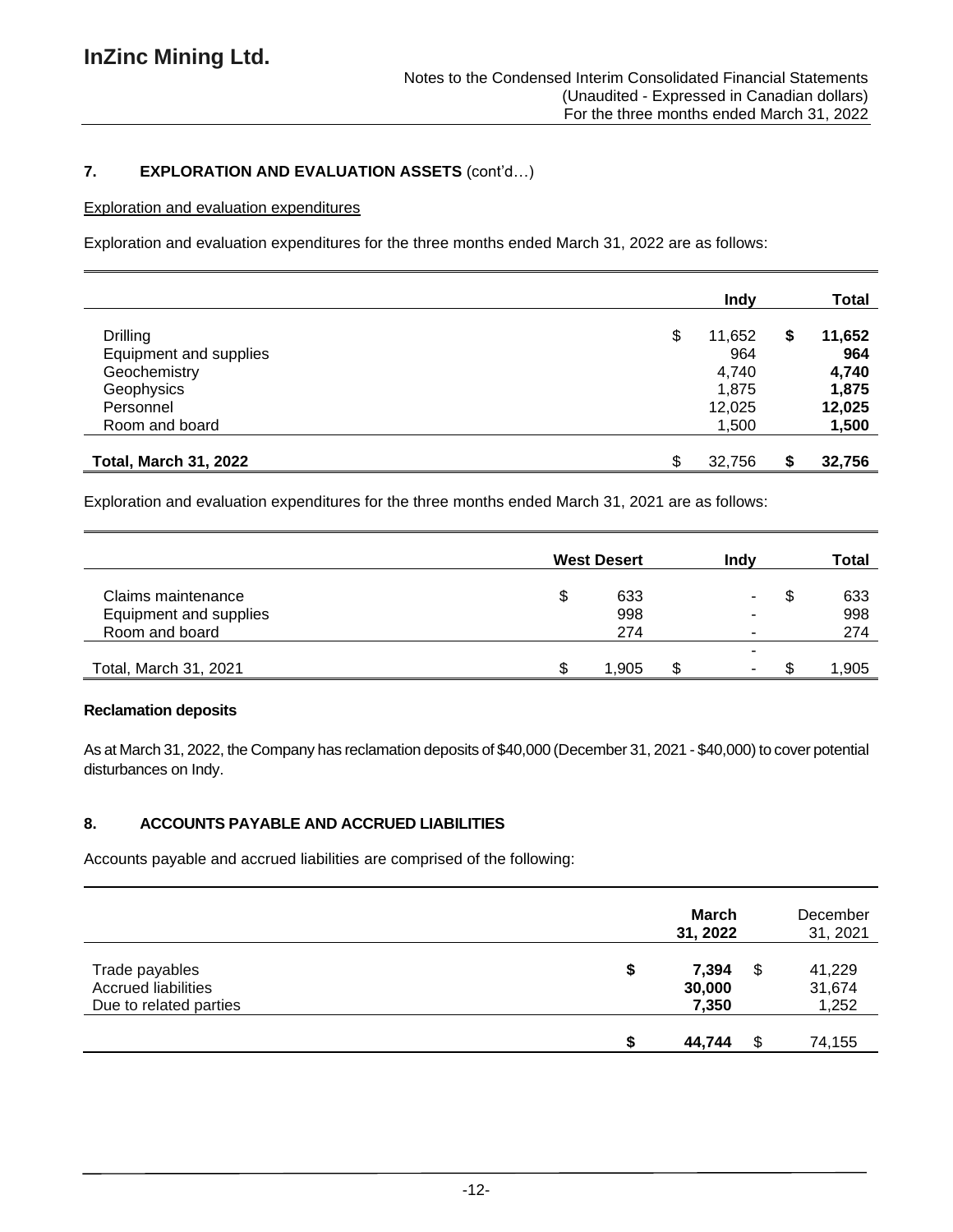### **9. SHARE CAPITAL AND RESERVES**

### **Authorized share capital**

The Company has authorized share capital of unlimited common shares without par value.

#### **Issued share capital**

During the three months ended March 31, 2022, the Company issued:

i. 400,000 common shares, valued at \$22,000, pursuant to the Indy option agreement (Note 7).

During the three months ended March 31, 2021, the Company issued:

- i. 6,666,665 units at a price of \$0.03 per unit by way of a non-brokered private placement for total proceeds of \$200,000. Each unit was comprised of one common share and one-half of one share purchase warrant, which entitles the holder of each whole warrant to acquire an additional common share of the Company at a price of \$0.06 per common share, for a period of 24 months from the date of issue. The Company paid a total of \$1,750 in cash for fees; and
- ii. 400,000 common shares, valued at \$18,000, pursuant to the Indy option agreement (Note 7).

### **Stock options**

The Company grants stock options to employees and consultants as compensation for services, pursuant to its incentive Share Option Plan (the "Plan"). Options issued must have an exercise price greater than or equal to the "Discounted Market Price" of the Company's stock on the grant date. Options have a maximum expiry period of up to five years from the grant date and vest at such time as may be determined by the Board of Directors at the date of the grant. Options granted to consultants performing investor relations activities shall vest in stages over a 12 month period with a maximum of one-quarter of the options vesting in any three-month period. The number of options that may be issued under the Plan is limited to no more than 10% of the Company's issued and outstanding shares on the grant date.

During the three months ended March 31, 2022, the Company granted 300,000 (2021 - 100,000) incentive stock options to directors, officers, and consultants, with various vesting provisions. The weighted average fair value of stock options granted during the three months ended March 31, 2022 was \$0.06 (2021 - \$0.026) per option. During the three months ended March 31, 2022, the Company expensed \$15,453 (2021 - \$587) for options granted using the graded-vesting method, which was recorded in share-based compensation.

The fair value of stock options granted was estimated using the Black-Scholes option pricing model with weighted average assumptions as follows:

|                                                                                                                        | For the three<br>months ended<br><b>March</b><br>31, 2022 | For the three<br>months ended<br>March<br>31, 2021 |
|------------------------------------------------------------------------------------------------------------------------|-----------------------------------------------------------|----------------------------------------------------|
| Risk-free interest rate<br>Expected option life (years)<br>Expected stock price volatility<br>Expected forfeiture rate | 1.63%<br>5.0<br>163%                                      | 0.23%<br>3.0<br>185%                               |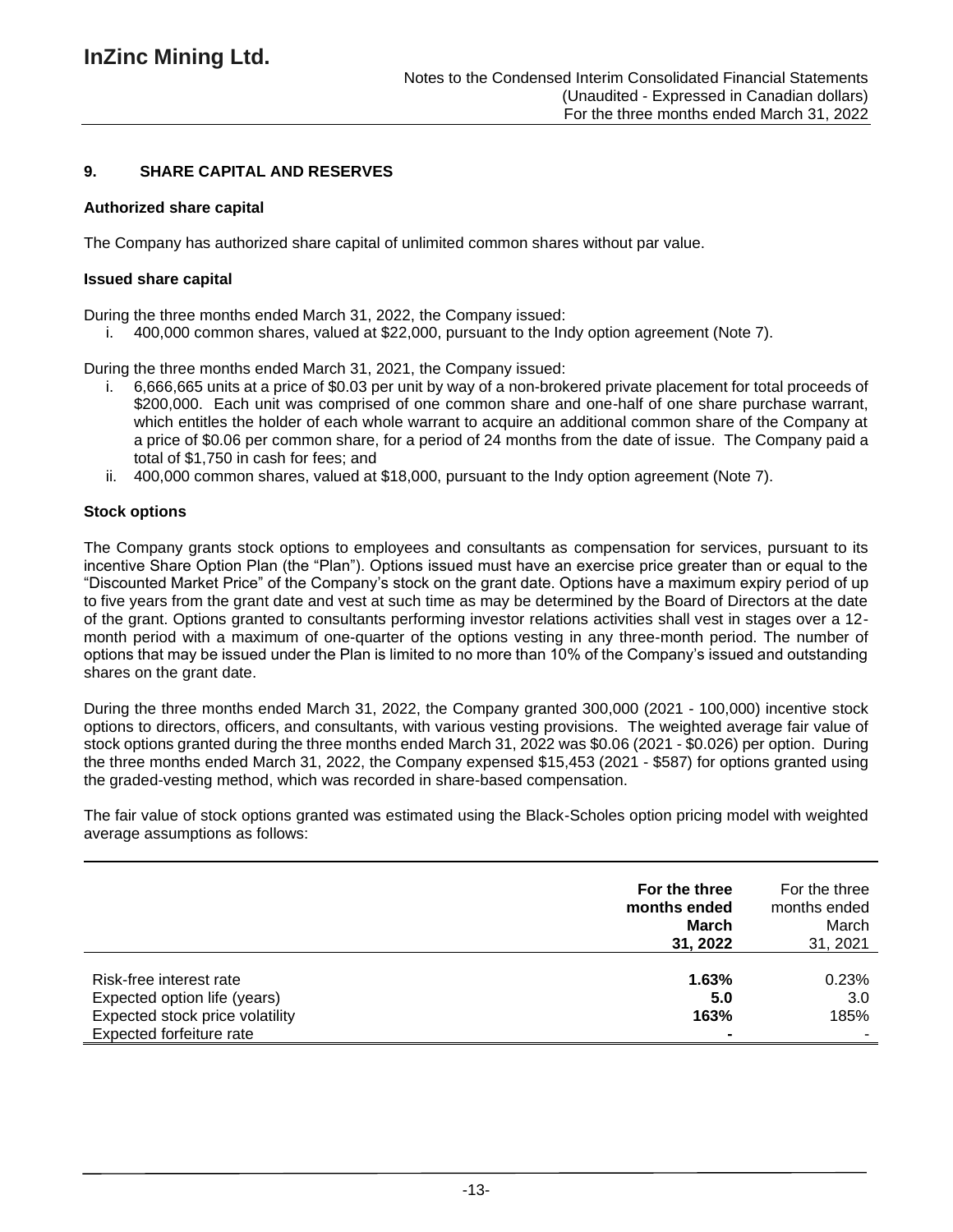# **9. SHARE CAPITAL AND RESERVES** (cont'd…)

# **Stock options** (cont'd…)

Option transactions are summarized as follows:

|                                                   | Number of<br>options                  | Weighted<br>average<br>exercise price |
|---------------------------------------------------|---------------------------------------|---------------------------------------|
| Balance - December 31, 2020<br>Granted<br>Expired | 6,680,000<br>2,675,000<br>(3,350,000) | \$<br>0.09<br>0.05<br>0.10            |
| Balance - December 31, 2021<br>Granted            | 6,005,000<br>300,000                  | 0.06<br>0.06                          |
| Balance - March 31, 2022                          | 6,305,000                             | \$<br>0.06                            |
| Exercisable - March 31, 2022                      | 5,555,000                             | \$<br>0.06                            |

Options outstanding as at March 31, 2022 are as follows:

| <b>Number of options</b>      |    | <b>Exercise price</b> | <b>Expiry date</b>      | <b>Contractual life</b><br>remaining (years) |
|-------------------------------|----|-----------------------|-------------------------|----------------------------------------------|
|                               |    |                       |                         |                                              |
| 2,350,000                     | \$ | 0.05                  | May 30, 2022            | 0.16                                         |
| 980,000                       | \$ | 0.12                  | October 11, 2022        | 0.53                                         |
| 100,000                       | \$ | 0.05                  | February 4, 2024        | 1.85                                         |
| 2,575,000                     | \$ | 0.05                  | June 11, 2026           | 4.20                                         |
| 300,000                       | S. | 0.06                  | <b>January 24, 2027</b> | 4.82                                         |
|                               |    |                       |                         |                                              |
| 6,305,000                     |    |                       |                         | $2.12^{(1)}$                                 |
| $(1)$ constants of accounting |    |                       |                         |                                              |

(1) weighted average

### **Warrants**

Warrant transactions are summarized as follows:

|                                                           | Number of<br>warrants    | Weighted<br>average<br>exercise price |  |
|-----------------------------------------------------------|--------------------------|---------------------------------------|--|
| Balance - December 31, 2020<br>Granted                    | 3,080,000<br>3,333,331   | \$<br>0.09<br>0.06                    |  |
| Expired<br>Balance - December 31, 2021 and March 31, 2022 | (3,080,000)<br>3,333,331 | 0.09<br>S.<br>0.06                    |  |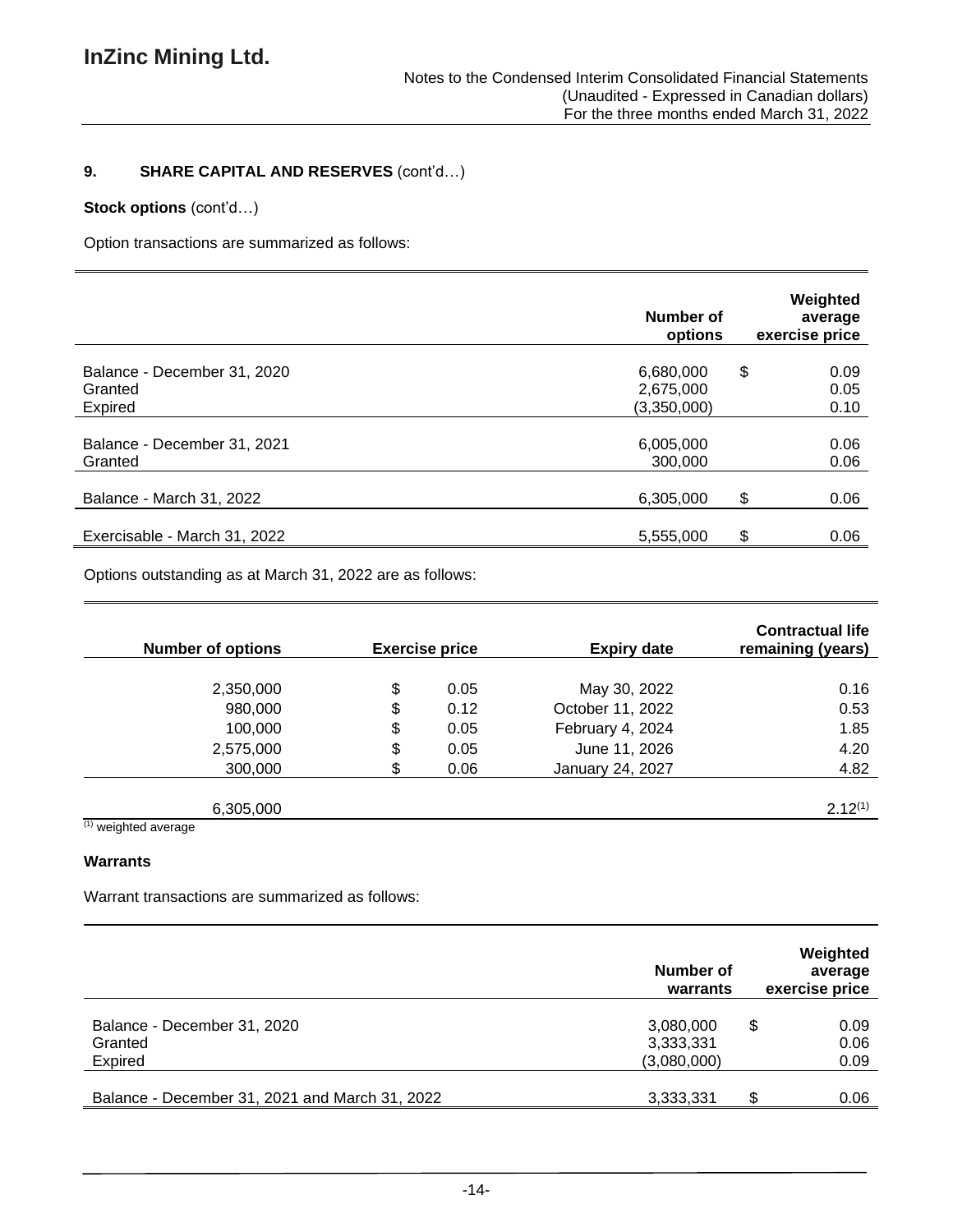### **9. SHARE CAPITAL AND RESERVES** (cont'd…)

#### **Warrants** (cont'd…)

Warrants outstanding as at March 31, 2022 are as follows:

| <b>Number of warrants</b> | <b>Exercise price</b> | <b>Expiry date</b>       | <b>Contractual life</b><br>remaining (years) |
|---------------------------|-----------------------|--------------------------|----------------------------------------------|
| 3,333,331                 | 0.06                  | <b>February 18, 2023</b> | 0.89                                         |
| 3,333,331                 |                       |                          | 0.89                                         |

## **10. RELATED PARTY TRANSACTIONS**

The Company defines key management personnel as its directors and officers. The Company entered into the following transactions with key management personnel:

|                                               |   | For the three<br>months ended<br>March 31, 2022 |    | For the three<br>months ended<br>March 31, 2021 |  |
|-----------------------------------------------|---|-------------------------------------------------|----|-------------------------------------------------|--|
| Professional fees<br>Share-based compensation | S | 8,000<br>11,387                                 | \$ | 3,000                                           |  |
|                                               |   | 19,387                                          | S  | 3,000                                           |  |

As at March 31, 2022, included in accounts payable and accrued liabilities, are amounts owing to related parties of \$7,350 (December 31, 2021 - \$1,252).

# **11. SUPPLEMENTAL DISCLOSURE WITH RESPECT TO CASH FLOWS**

For the three months ended March 31, 2022, the Company's significant non-cash transactions consisted of:

i. shares issued for acquisition of exploration and evaluation assets of \$22,000.

For the three months ended March 31, 2021, the Company's significant non-cash transactions consisted of:

- i. shares issued for acquisition of exploration and evaluation assets of \$18,000;
- ii. change in fair market value of marketable securities of \$42; and
- iii. allocation of expired options from reserves to deficit of \$30,632.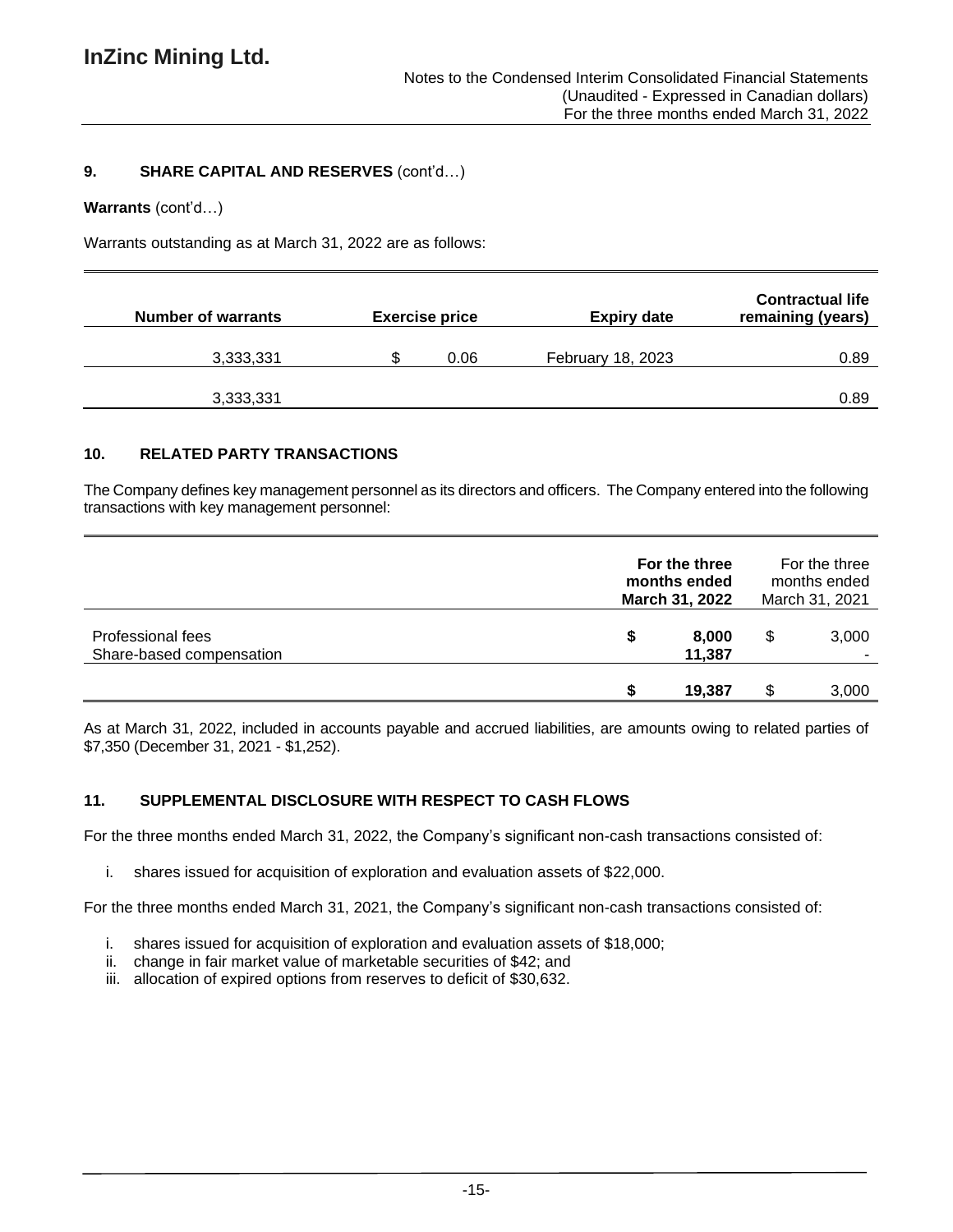# **12. SEGMENTED INFORMATION**

The Company operates in one industry segment being the acquisition and exploration of mineral exploration and evaluation assets. The total assets attributable to the geographical locations relate primarily to exploration and evaluation assets and are all located as follows:

| March 31, 2022                    | <b>United States</b> |  | Canada |         | Total |         |
|-----------------------------------|----------------------|--|--------|---------|-------|---------|
| Exploration and evaluation assets | ۰D                   |  |        | 358,660 |       | 358,660 |
|                                   |                      |  |        |         |       |         |
| December 31, 2021                 | <b>United States</b> |  | Canada |         | Total |         |
| Exploration and evaluation assets |                      |  | £.     | 273.345 |       | 273,345 |

## **13. FINANCIAL INSTRUMENTS AND RISK MANAGEMENT**

Financial instruments measured at fair value are classified into one of three levels in the fair value hierarchy according to the relative reliability of the inputs used to estimate the fair values. The three levels of the fair value hierarchy are:

- Level 1 Unadjusted quoted prices in active markets for identical assets or liabilities;
- Level 2 Inputs other than quoted prices that are observable for the asset or liability either directly or indirectly; and
- Level 3 Inputs that are not based on observable market data.

The fair value of cash, receivables, reclamation deposits, and accounts payable and accrued liabilities approximates their carrying values. Marketable securities are measured at fair value using level 2 inputs with valuation assumptions as described in Note 6.

### **Financial risk factors**

The Company is exposed to a variety of financial risks by virtue of its activities including credit, liquidity, interest rate, foreign currency, and price risk.

### Credit risk

The Company is exposed to industry credit risks arising from its cash holdings and receivables. The Company manages credit risk by placing cash with major Canadian financial institutions. The Company's receivables are due from the Federal Government of Canada. Management believes that credit risk related to these amounts is nominal.

### Liquidity risk

Liquidity risk is the risk that the Company will not have sufficient funds to meet its financial obligations when they are due. To manage liquidity risk, the Company reviews additional sources of capital and financing to continue its operations and discharge its commitments as they become due. The Company has sufficient cash as at March 31, 2022 to settle its current liabilities as they come due.